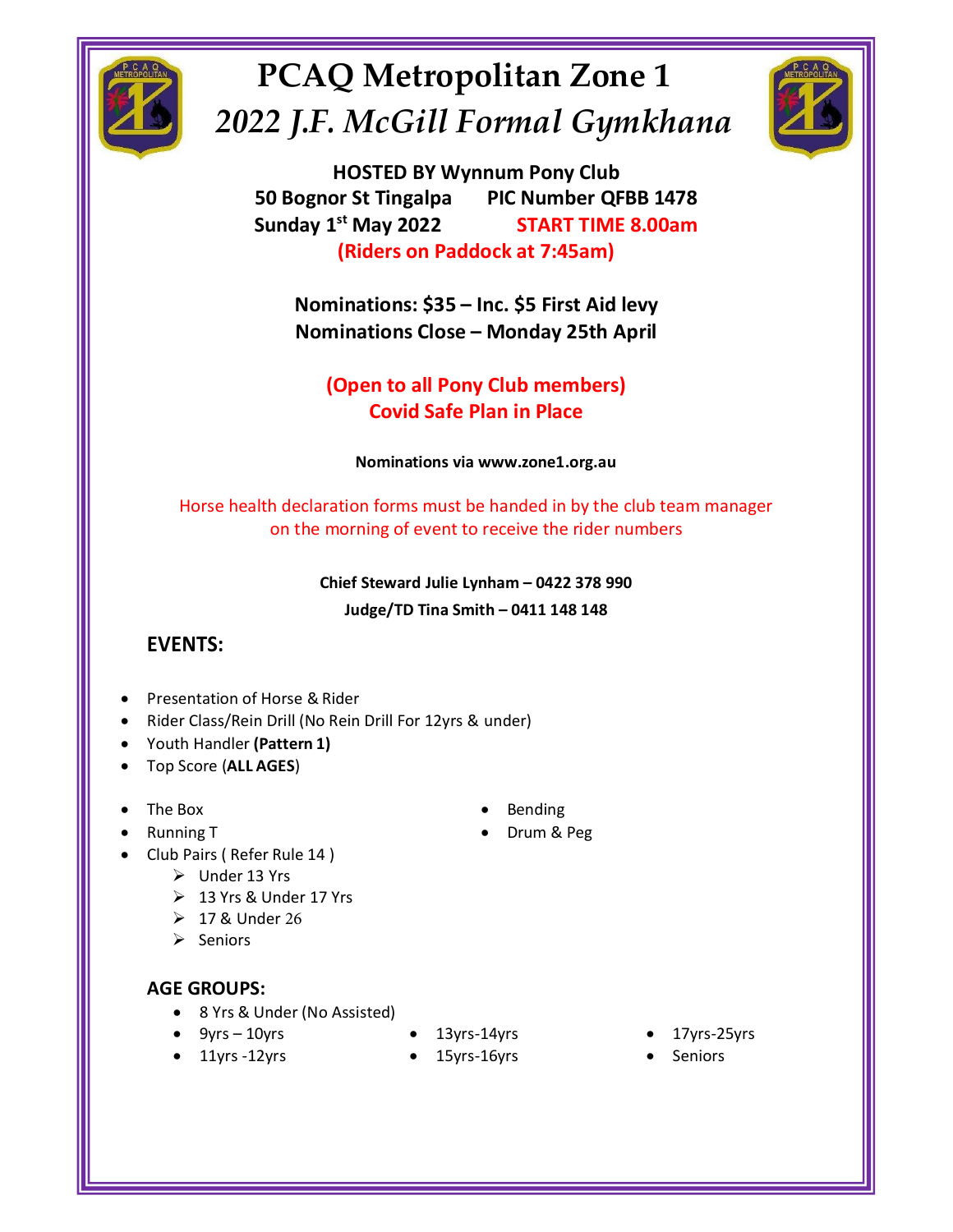# AWARDS:

- 
- 
- 
- 
- 
- Ribbons To 6<sup>th</sup> Place in All Age Groups<br>• Trophies To Third Place in Each Age Group<br>• Sash For Highest Overall Points. Sash For Runner Up<br>• Pennants For Highest Club Points & Runner Up Club for Zone 1<br>• Best Presented C
- 
- **EXECTS:**<br>• Ribbons To 6<sup>th</sup> Place in All Age Groups<br>• Trophies To Third Place in Each Age Group<br>• Sash For Highest Overall Points. Sash For Runner Up<br>• Pennants For Highest Club Points. Sa Runner Up Club for Zone 1<br>• Best **AWARDS:**<br>• Ribbons To 6<sup>th</sup> Place in All Age Groups<br>• Trophies To Third Place in Each Age Group<br>• Sash For Highest Overall Points. Sash For Runner Up<br>• Pennants For Highest Club Points & Runner Up Trophy<br>• Reis Presented **AWARDS:**<br>
• Ribbons To 6<sup>th</sup> Place in All Age Groups<br>
• Trophies To Third Place in Each Age Group<br>
• Scali For Highest Overall Points. Sash For Runner Up<br>
• Bennatts For Highest Club Points & Runner Up Trophy<br>
• Rein Dril For Runner Up<br>
Iron Runner Up<br>
Inner Up Club for Zone 1<br>
Inner Up Club for Zone 1<br>
Irophy <u>(To Be Judged at Lunchtime)</u><br>
airs Not Counted Towards Overall Points<br>
So Overall Club Points<br>
Rugs or Trophy<br> **Newcomer Trophy<br>
Ly** p<br>
p<br>
Runner Up Club for Zone 1<br>
L'Up Trophy<br>
rophy <u>(To Be Judged at Lunchtime)</u><br>
s Not Counted Towards Overall Points)<br>
Doverall Club Points<br>
gs or Trophies.<br> **Lynham Family<br>
Lynham Family<br>
mpionship Classes**<br>
nn Rug
- 
- 

pps<br>
In For Runner Up<br>
In For Runner Up (lub for Zone 1<br>
Inner Up Trophy<br>
Up Trophy <u>(To Be Judged at Lunchtime)</u><br>
(Pairs Not Counted Towards Overall Points<br>
ards Overall Club Points<br>
Inp Rugs or Trophies.<br> **Newcomer Troph** Ribbons To 6<sup>th</sup> Place in All Age Groups<br>Tosh For Mighest Overall Points. Sash For Runner Up<br>Sash For Highest Overall Points. Sash For Runner Up<br>Champion Rug & Runner Up Trophy<br>(Desember 2014)<br>Rein Presented Champion Rug & Trophies To Third Place in Each Age Group<br>
Trophies To Third Place in Each Age Group<br>
Sash For Highest Club Points. Sash For Runner Up<br>
Pennants For Highest Club Points. Sash For Runner Up<br>
Rest Presented Champion Rug & Ru Sash For Highest Overall Points. Sash For Runner Up<br>Pennants For Highest Club Points & Runner Up Olub for Zone 1<br>Best Presented Champion Rug & Runner Up Trophy<br>Rein Drill Champion Rug & Runner Up Trophy<br>Newcomer Trophy<br>Poi Pennants For Highest Club Points & Runner Up Club for Zone 1<br>
Best Presented Champion Rug & Runner Up Trophy<br>
Rein Drill Champion Rug & Runner Up Trophy (To <u>Be Judged at Lunchtime)</u><br>
Newcomer Trophy<br>
Points To 10<sup>th</sup> Plac Rein Drill Champion Rug & Runner Up Trophy <u>Tro Be Judged at Lunchtime)</u><br>Points To 10<sup>th</sup> Place for Club Points (Pairs Not Counted Towards Overall Points)<br>Seniors Points Are Not Eligible Towards Overall Club Points.<br>Points Newcomer Trophy<br>
Penios To 10<sup>9</sup> Place for Club Points (Pairs Not Counted Towards Overall Points)<br>
Penios Points Are Not Eligible Towards Overall Club Points<br>
Seniors Not Eligible for Championship Rugs or Trophies.<br> **Newco** • Seniors Points Are Not Eligible Towards Overall Club Points<br>
• Seniors Not Eligible for Championship Rugs or Trophies.<br>
• Newcomer **Trophy**<br>
• **Lynham Family**<br>
• **Championship Classes**<br>
• Champion Rest Presented – Cham • Seniors Not Eligible for Championship Rugs or Trophies.<br> **Newcomer Trophy**<br> **Lynham Family**<br> **Champion Best Presented – Champion Rug**<br>
Runner Up Best Presented – Trophy<br>
Champion Rein Drill – Champion Rug<br>
Runner Up Rei **Example 18 The Mathematic Scheme Community**<br> **Example 19 The Example Scheme Community**<br> **Champion Best Presented - Champion Rug**<br>
Runner Up Best Presented - Trophy<br>
Champion Rein Drill - Champion Rug<br>
Runner Up Rein Drill **Solution From Markon From Markon From Markon From Markon From Markon From Markon From Pass Presented - Champion Rug<br>
Runner Up Best Presented - Champion Rug<br>
Champion Reis Presented - Champion Rug<br>
Champion Reis Portler D Example 1.1 All exercutes with the run as per rules with the run as per rules will be performed that the run as per rules will be given permants to take back to their club.<br>
<b>Example 1.0** Represented - Trophy<br> **Example Examplion Best Presented – Championship Classes**<br>
Champion Best Presented – Champion Rug<br>
Runner Up Best Presented – Trophy<br>
Champion Rein Drill – Champion Rug<br>
Runner Up Rein Drill – Champion Rug<br>
Runner Up Rein Drill – **Champions hip Classes**<br>
Champions est Presented – Trophy<br>
Runner Up Best Presented – Trophy<br>
Champion Reli<br>
Champion River<br>
RULES<br>
Numer Up Rein Drill – Trophy<br>
Perpetual trophise will be handed out, photos taken and the **Championship Classes**<br>
Champion Best Presented - Champion Rug<br>
Runner Up Best Presented - Trophy<br>
Champion Rein Drill - Champion Rug<br>
Runner Up Rein Drill - Champion Rug<br>
Runner Up Rein Drill - Trophy<br>
Champion Rug<br>
Runne

# RULES:

- 
- 
- 
- 
- 
- 
- 
- 
- 
- 
- Champion Best Presented Champion Rug<br>
Runner Up Best Presented Trophy<br>
Champion Rein Drill Champion Rug<br>
Runner Up Rein Drill Trophy<br>
Perpetual trophies will be handed out, photos taken and the trophy will be hande Champion Best Presented – Champion Rug<br>
Runner Up Best Presented – Trophy<br>
Champion Rein Drill – Champion Rug<br>
Runner Up Rein Drill – Champion Rug<br>
Runner Up Rein Drill – Trophy<br>
Perpetual trophies will be handed out, phot Champion Best Presented – Champion Rug<br>
Runner Up Best Presented – Trophy<br>
Champion Rein Drill – Champion Rug<br>
Runner Up Rein Drill – Trophy<br>
Perpetual trophies will be handed out, photos taken and the trophy will be hande Example on Religion that the best must be religion that all times when the real times are a walk at all times must be religion Religion Religion Reported that a No Smoking on pony club given pennants to take back to their ntumer - up be stressented - - ntopying<br>
Champion Rigil - Champion Rigil<br>
Runner Up Rein Drill - Trophy<br>
Perpetual trophise will be handed out, photos taken and the trophy will be handed back. Zone<br>
clubs will be given pen Channy of the completion of the completion of the completion of the companies and the transfer of the completion of the completion of the completion of the completion of the completion of the companies of the companied of Runner Up Rein Drill – Trophy<br>
Perpetual trophies will be handed out, photos taken and the trophy will be handed<br>
clubs will be given pennants to take back to their club.<br> **RULES:**<br> **RULES:**<br>
NO simpline mounted you will b
- 
- 
- Perpetual trophies will be handed out, photos taken and the trophy will be handed back. Zone<br> **RULES:**<br> **RULES:**<br> **RULES:**<br> **RULES:**<br> **RULES:**<br> **RULES:**<br> **RULES:**<br> **RULES:**<br> **RULES:**<br> **RULES:**<br> **RULES:**<br> **RULES:**<br> **RULES:** Perpetual trophis will be handed out, photos taken and the trophy will be handed back. Zone<br>
clubs will be given pennants to take back to their club.<br>
NO rindelig on prony club grounds<br>
No rider is to have their phone on t club Representative to their club.<br>
1. No Smoking on pony club grounds<br>
2. No rider's to have their phone on them while mounted. If you are seen with your phone on you<br>
2. No rider's to have their phone on them while mount **RULES:**<br>
1. No Smoking on pony club grounds<br>
2. No rider is to have their phone on them while mounted. If you are seen with your phone on you<br>
2. No rider is to have their phone on them while mounted. If you are seen with No Smoking on pony club grounds<br>
No rider is to have their phone on them while mounted. If you are seen with your phone on you<br>
While mounted you will be eliminated for the day.<br>
Lall events will be run as per rules in 202 group. while mounted you will be eliminated for the day.<br>
Steller momination fee of 55.00 per rider if accepted by organizing committee.<br>
All events will be run as per rules in 2021 PCQ RULE BOOK unless otherwise stated.<br>
All eve diditions or deletion or leaving the arean between Presentation & Rider Class.<br>
Midders MUST participate in the Mounted presentation.<br>
WARD – JUUE LYNHAM<br>
ONROL - LYNHAM<br>
Operticus may be asked to produce proof of 2022 PCQ

# **CANTEEN**